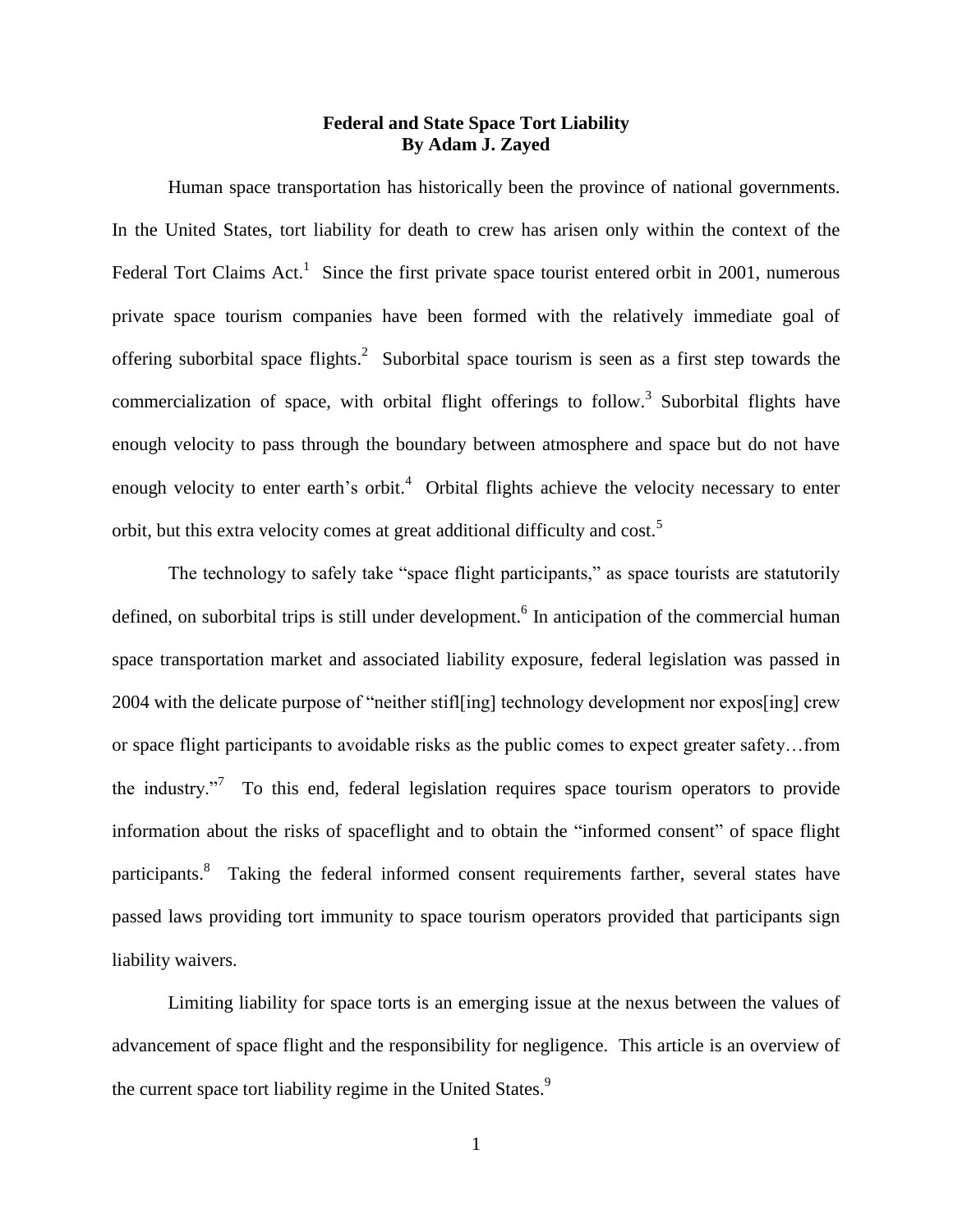## **Federal Regulation: The Commercial Space Launch Amendments Act of 2004**

The federal requirements governing the licensing and regulation of commercial human space flight are codified in the Commercial Space Launch Amendments Act of 2004 ("CSLAA").<sup>10</sup> The CSLAA gives the FAA authority to regulate the safety of space launches by requiring FAA licenses and permits for space flights. $11$ 

While the CSLAA requires space flight operators to obtain insurance or to show financial responsibility for injuries to third parties and the U.S. government,  $12$  operators are not required to insure injuries to space flight participants.<sup>13</sup> Rather than setting forth any waiver of liability or immunity, the CSLAA requires space flight operators to inform space flight participants of the risks of "launch and reentry, including the safety record of the launch or reentry type vehicle."<sup>14</sup> Space flight participants must also provide their written "informed consent" to engage space flight activities.<sup>15</sup> Although space flight participants are not required to sign liability waivers as to operators, participants are required to execute reciprocal waivers with the U.S. government.<sup>16</sup>

## **Failure to Provide Informed Consent a Tort?**

There is some debate as to whether congress *intended* to create a tort by means of the use of the phrase "informed consent," a phrase used more frequently in a medical context.<sup>17</sup> One argument is that rather than creating a new tort, the informed consent requirement "'essentially legislates personal responsibility on the part of the space tourist' and makes participants 'informed consumers."<sup>18</sup>

Another perspective is that the use of the phrase "informed consent" created a separate independent tort against space flight operators.<sup>19</sup> It is reasonable to assume that failure to provide informed consent will be used as a basis for tort litigation, and to this end the FAA commissioned a study to examine the issue of what a commercial space flight operator will need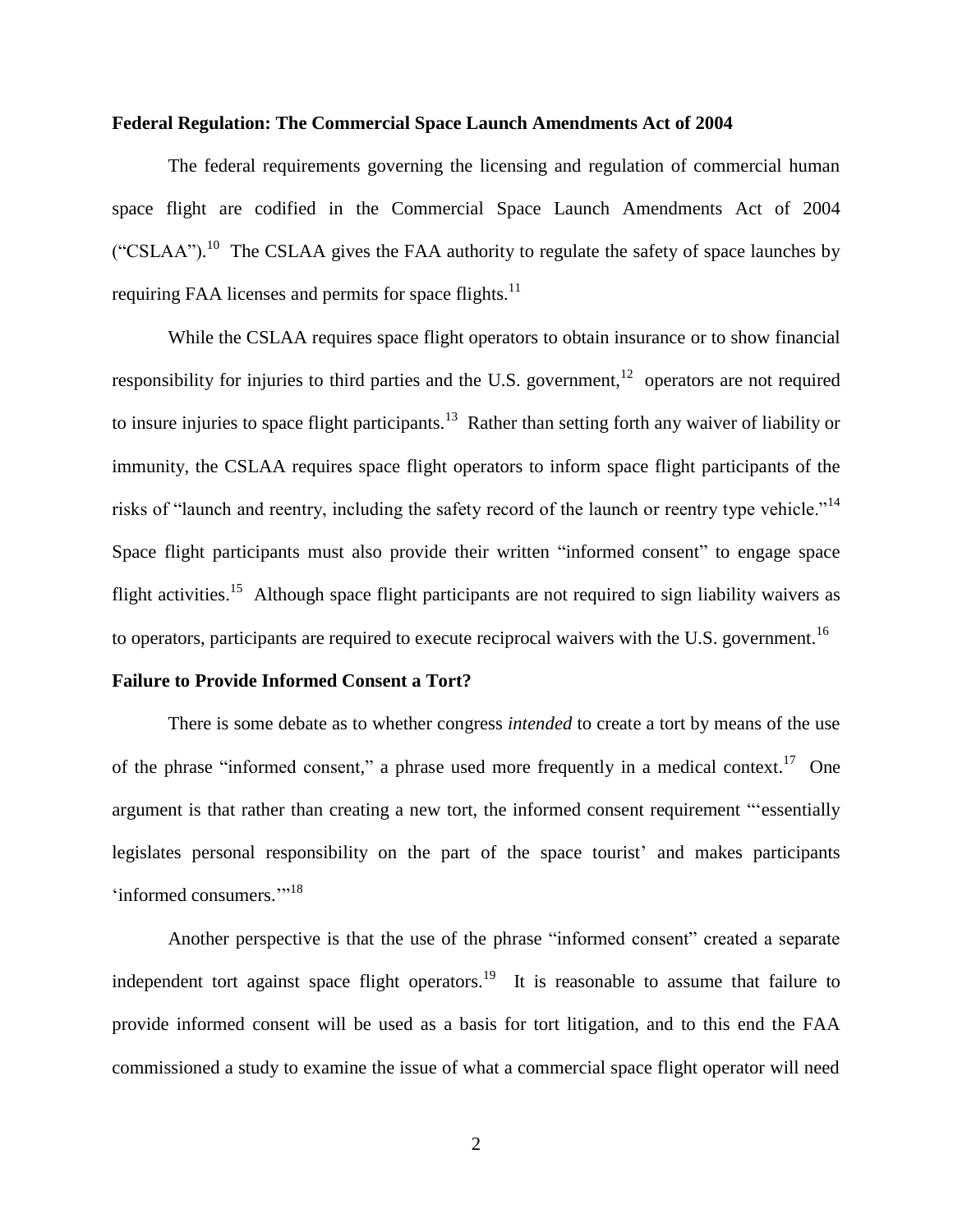to do to provide informed consent.<sup>20</sup> Potential hazards include high decibel noise, high pressure, low pressure, high g-forces, microgravity, high temperature, low temperature, high radiation levels, sunlight, physical impact trauma, exposure to toxic chemicals, electrical shock, loss of breathable atmosphere, and loss/damage of personal effects on board or at launch site.<sup>21</sup>

## **Traditional Common Limitations on Liability**

When passing the CSLAA congress viewed commercial human space flight as comparable to adventure travel, as opposed to a highly regulated industry such as commercial aviation.<sup>22</sup> The phrase "informed consent" is not usually used in the adventure sport context or the equestrian or skiing context for that matter. Adventure sport operators typically rely on defenses such as assumption of the risk and exculpatory agreements including waivers and releases.<sup>23</sup> It is widely assumed that traditional defenses to liability such as assumption of risk and exculpatory agreements such as waivers will be applied in the event of commercial human space flight accidents.

## **State Space Tort Immunity**

Six states have passed space flight immunity acts with the specific intention of enticing space flight operators to develop spaceports with the hope of job creation and a positive effect on their tax base.<sup>24</sup> Although the question of whether federal preemption of state law exists as it relates to tort liability of space flight operators is unresolved, $^{25}$  tort immunity statutes have been passed in California, Colorado, Florida, New Mexico, Texas and Virginia. The six state immunity statutes are similar in many ways, yet there are key differences.<sup>26</sup>

Virginia was the first state to enact a tort immunity statute in 2007,  $27$  and California passed the most recent immunity statute in  $2012<sup>28</sup>$  All "space friendly" states require the space flight operator to provide a warning statement to space flight participants in addition to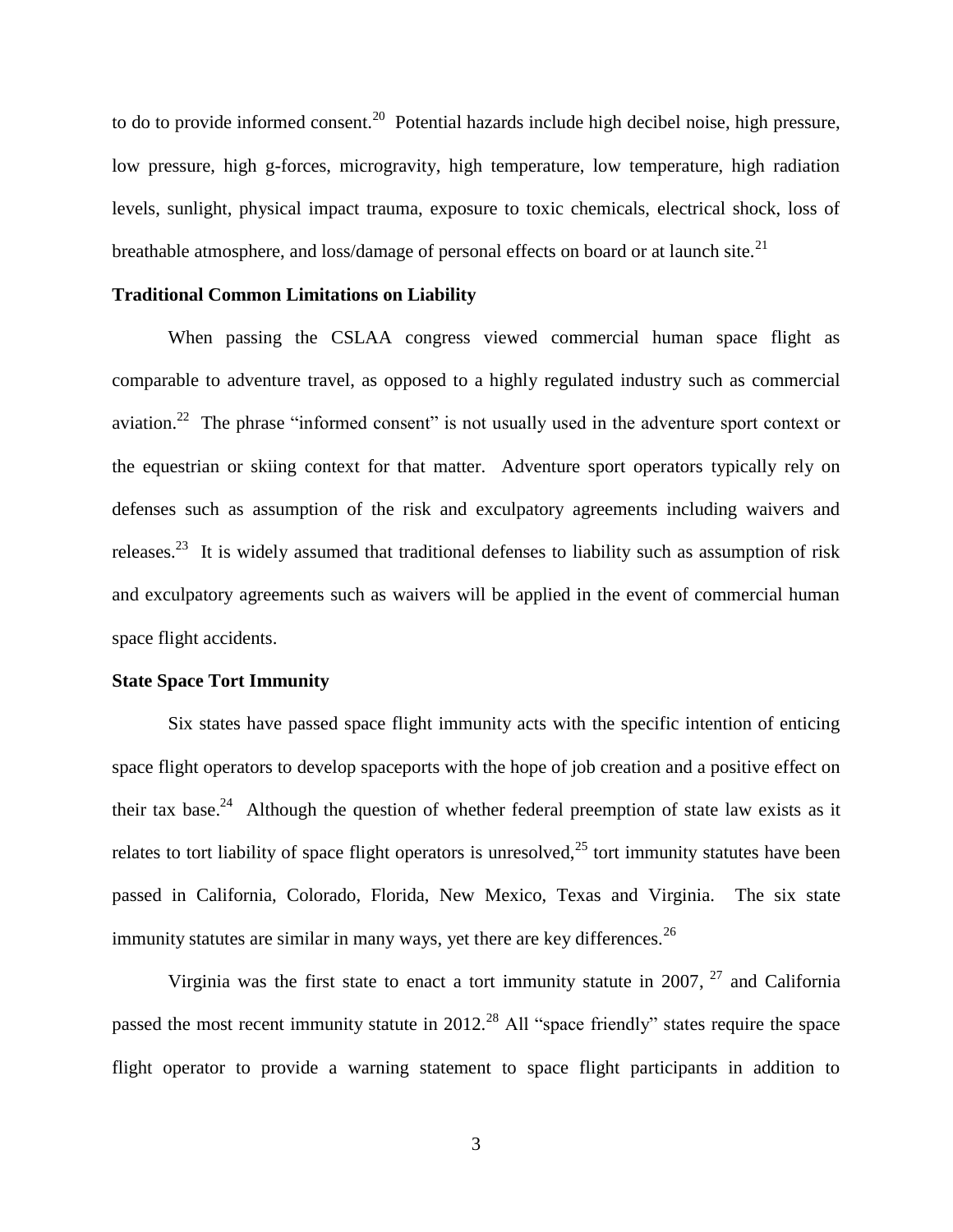informing them of the risks of space flight pursuant to federal regulation.<sup>29</sup> Spaceflight participants must also give their informed consent.<sup>30</sup> As an example, Virginia's warning statement reads as follows:

> WARNING AND ACKNOWLEDGEMENT: I understand that, under Virginia law, there is no civil liability for bodily injury, including death, emotional injury, or property damage sustained by a participant in spaceflight activities provided by a spaceflight entity if such injury or damage results from the risks of the spaceflight activity. I have given by informed consent to participate in spaceflight activities after receiving a description of the risks of spaceflight activities as required by federal law pursuant to 49 U.S.C. § 70105 and 14 C.F.R. § 460.45. The consent that I have given acknowledges that the risks of spaceflight activities include, but are not limited to, risks of bodily injury, including death, emotional injury, and property damage. I understand and acknowledge that I am participating in spaceflight activities at my own risk. I have been given the opportunity to consult with an attorney before signing this agreement.<sup>31</sup>

All six states also deny immunity for gross negligence or willful or wanton disregard for the safety of spaceflight participants.<sup>32</sup>

The six immunity statutes differ in several ways but primarily in their definition of the entity entitled to claim immunity and whether immunity is extended to spacecraft or parts manufacturers.<sup>33</sup> New Mexico is unique in that it denies immunity to operators that do not have a minimum of  $$1,000,000$  in insurance covering space flight activities.<sup>34</sup>

### **Conclusion**

With commercial human space transportation in its infancy, federal and state governments are tackling the tort liability exposure of operators in different ways. Virtually all commenters argue that federal and state governments are not doing enough to prevent the budding commercial space industry from being grounded. One commenter argues for a federal "time-limited immunity shield,"<sup>35</sup> while another refers to the various state tort immunity statutes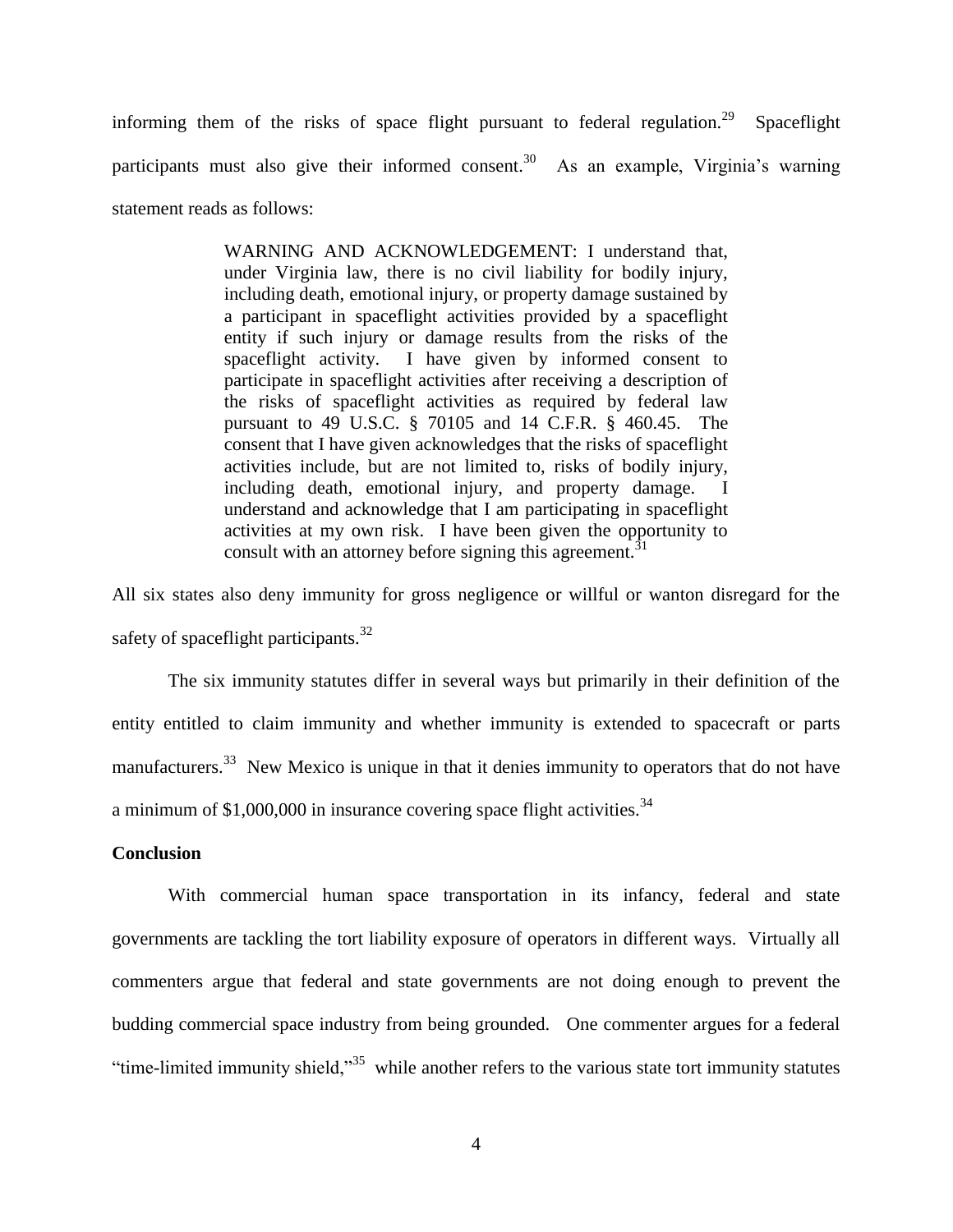as "imperfect" and inadequate.<sup>36</sup> Some argue that the space tort liability regime should be modeled on aviation or maritime law.<sup>37</sup> Space flight operators are unequivocal in their lobbying efforts to expand tort immunities and choose to do business in states that pass comprehensive tort immunity laws that not only immunize operators but also companies that make parts and supply components.

A somewhat rare voice on the other side of this debate came from a member of the New

Mexico Trial Lawyer Association who begged the question: "at what cost does [a state] sacrifice

its public policy in exchange for hypothetical economic development?"<sup>38</sup>

## **Endnotes**

 $\overline{a}$ 

<sup>6</sup> "Space Flight Participant" is a phrase used in the Commercial Space Launch Amendments Act of 2004 to define individuals in space who are not crew. 51 U.S.C.A § 50902(17).

 $^{7}$  *Id.* at § 50901(15).

<sup>16</sup> 14 C.F.R. § 460.49.

<sup>20</sup> APT Research, Inc., *Study,* at 1.

<sup>&</sup>lt;sup>1</sup> Justin Silver, Note, *Houston, We Have A (Liability) Problem,* 112 Mich. L. Rev. 833, 834 (2014)(citing 28 U.S.C.  $\S$ §§ 1346(b), 2671-80 (2006)).

<sup>2</sup> *E.g.* Virgin Galactic; XCOR; Armadillo Aerospace; Airbus.

<sup>3</sup> Silver, *Houston*, at 834

<sup>4</sup> *Id.*

<sup>5</sup> *Id*.

 $^{8}$  *Id.* at § 50905(5)(A)-(B).

<sup>&</sup>lt;sup>9</sup> This article does not address international space tort liability issues.

<sup>10</sup> Paul Alp, *Limitations On Liability As To Space Tourists*, 2011 A.B.A. Sec. Tort Trial Insurance 7, 8 *available at* http://www.crowell.com/files/2011-Limitations-On-Liability-As-To-Space-Tourists.pdf.

 $^{11}$  51 U.S.C. §§ 50904-6.

<sup>&</sup>lt;sup>12</sup> *Id.* at § 50914(a)-(c).

<sup>&</sup>lt;sup>13</sup> *Id.* at § 50902(21)(E).

<sup>&</sup>lt;sup>14</sup> *Id.* at § 50905(b)(5)(A).

<sup>15</sup> *Id.* at § 50905(b)(5)(C). *See* APT Research, Inc., *Study on Informed Consent for Spaceflight Participants*, Doc. No. APT-CFA-230-0001-02F, (Sep. 26, 2008), *available at* https://www.faa.gov/about/office\_org/ headquarters offices/ast/reports\_studies/library/media/Informed\_Consent\_for\_Spaceflight\_Participants.doc., at 16-19.

<sup>17</sup> *See* Alp, *Limitations*, at 9.

<sup>18</sup> *Id.* (citing Rebekah Davis Reed, Ph.D., *Ad Astra Per Aspera: Shaping a Liability Resgime For The Future of Space Tourism*, 46 Hous. L. Rev. 585, 599-600 (Spring 2009)).

<sup>19</sup> Alp, *Limitations,* at 9 (citing APT Research, Inc., *Study,* at 7.). *See* 14 C.F.R. § 460.45 (requirements for providing informed consent to space flight participants).

<sup>21</sup> *Id.* at 16-24.

<sup>22</sup> *Id.* at 7.; *see* 70 Federal Register 249, 77269 (Dec. 29, 2005).

<sup>23</sup> *Id*. at 8.

<sup>&</sup>lt;sup>24</sup> See New Mexico Space Flight Liability and Immunity Act H.R. 37, 49<sup>th</sup> Leg., 1<sup>st</sup> Spec. Sess. (Nm. 2009) (Proposed Draft), *available at* http://www.google.com/url?sa=t&rct=j&q=&esrc=s&source=web&cd=1&ved=